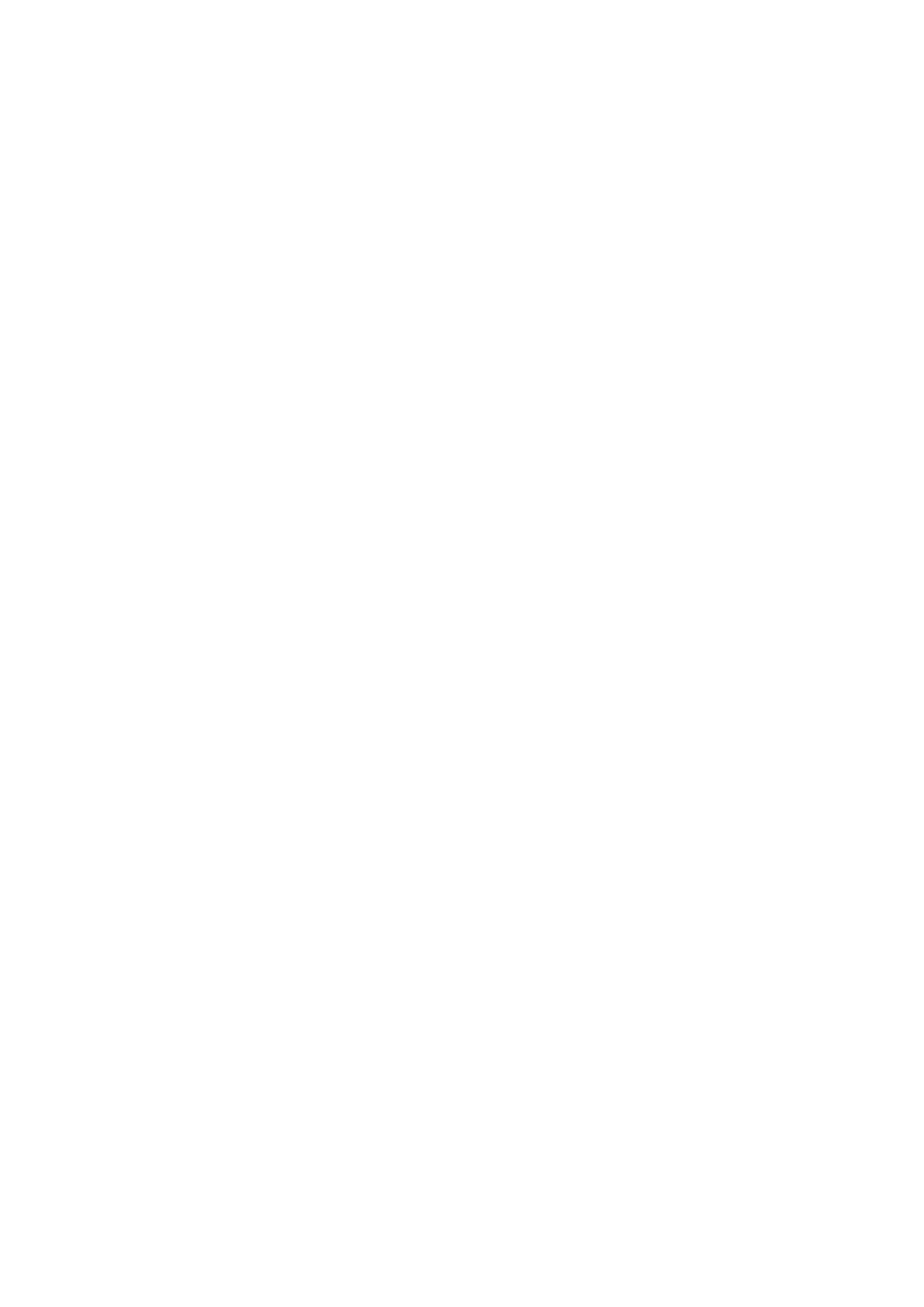

## **DIRECTORATE GENERAL FOR INTERNAL POLICIES**

## **POLICY DEPARTMENT A: ECONOMIC AND SCIENTIFIC AND QUALITY OF LIFE POLICIES**

## **WORKSHOP**

## **Digitalisation and Big Data: Implications for the health sector**

European Parliament, Brussels

Brussels, 19 June 2018

## **PROCEEDINGS**

#### **Abstract**

This report summarises the presentations and discussions of the Workshop on "Digitalisation and Big Data: Implications for the health sector", held on 19 June 2018 at the European Parliament. The aims of the workshop were to analyse the implications of digitalisation and Big Data for the health sector. The workshop was hosted by Ms Soledad Cabezón Ruiz (MEP) and Mr Alojz Peterle (MEP).

**IP/A/ENVI/2018-05 September 2018 PE 619.030 EN**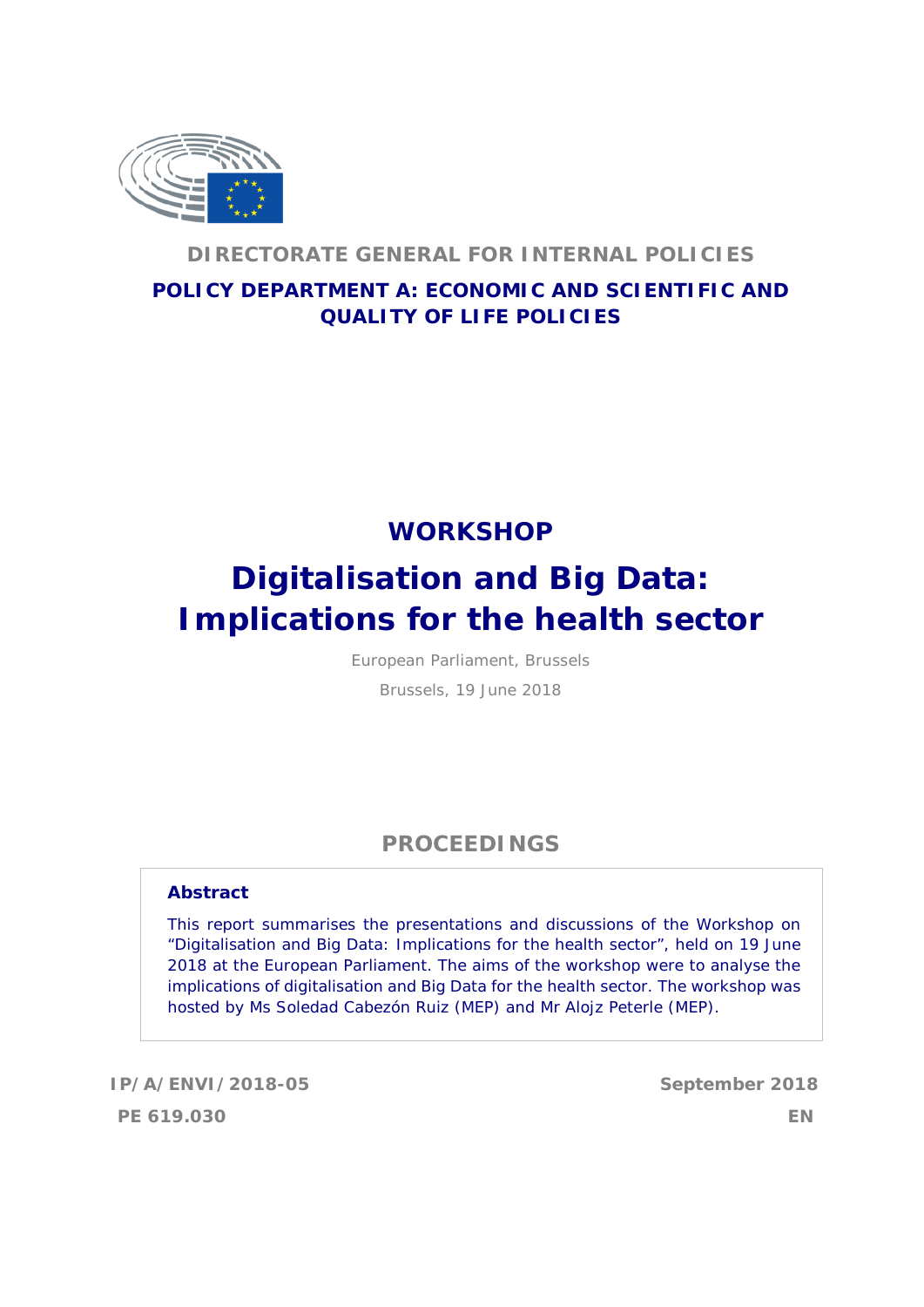This document was requested by the European Parliament's Committee on Environment, Public Health and Food Safety.

#### **CONTRIBUTING EXPERTS**

Prof. Tito Poli, University of Parma – Azienda Ospedaliero Universitaria di Parma, Parma, Italy.

Dr Albert Mercadal Playà, Head of EMEIA Big Data and Analytics Center of Excellence, Fujitsu, Madrid, Spain.

Dr Lydia Makaroff, Director of the European cancer patients' coalition

Mr David Supple, Expert in GDPR compliance Zissou Projects ltd, London, United Kingdom.

Dr Levente Kiss, Senior assistant professor, Institute of Physiology, Semmelweis University of Medicine, Budapest, Hungary.

Prof. Jesús M Hernández Rivas, HARMONY Alliance Coordinator, Institute of Biomedical Research of Salamanca, Spain.

#### **AUTHOR(S)**

Prof. Stefania Boccia, Università Cattolica del Sacro Cuore, Rome, Italy Dr Roberta Pastorino, Università Cattolica del Sacro Cuore, Rome, Italy Dr Luca Giraldi, Università Cattolica del Sacro Cuore, Rome, Italy Ms Kimberley van den Bergen, ECORYS Netherlands B.V., Rotterdam, The Netherlands

#### **RESPONSIBLE ADMINISTRATOR**

Miklós Lászlo GYÖRFFI

**EDITORIAL ASSISTANT**

Eva ASPLUND

#### **LINGUISTIC VERSIONS**

Original: EN

#### **ABOUT THE EDITOR**

To contact the Policy Department or to subscribe to its newsletter please write to: Policy Department Economic, Scientific and Quality of Life Policies, European Parliament B-1047 Brussels

E-mail: Poldep-Economy-Science@ep.europa.eu

Manuscript completed in June 2018. © European Union, 2018.

This document is available on the Internet at: http://www.europarl.europa.eu/supporting-analyses

#### **DISCLAIMER**

The opinions expressed in this document are the sole responsibility of the author and do not necessarily represent the official position of the European Parliament.

Reproduction and translation for non-commercial purposes are authorized, provided the source is acknowledged and the publisher is given prior notice and sent a copy.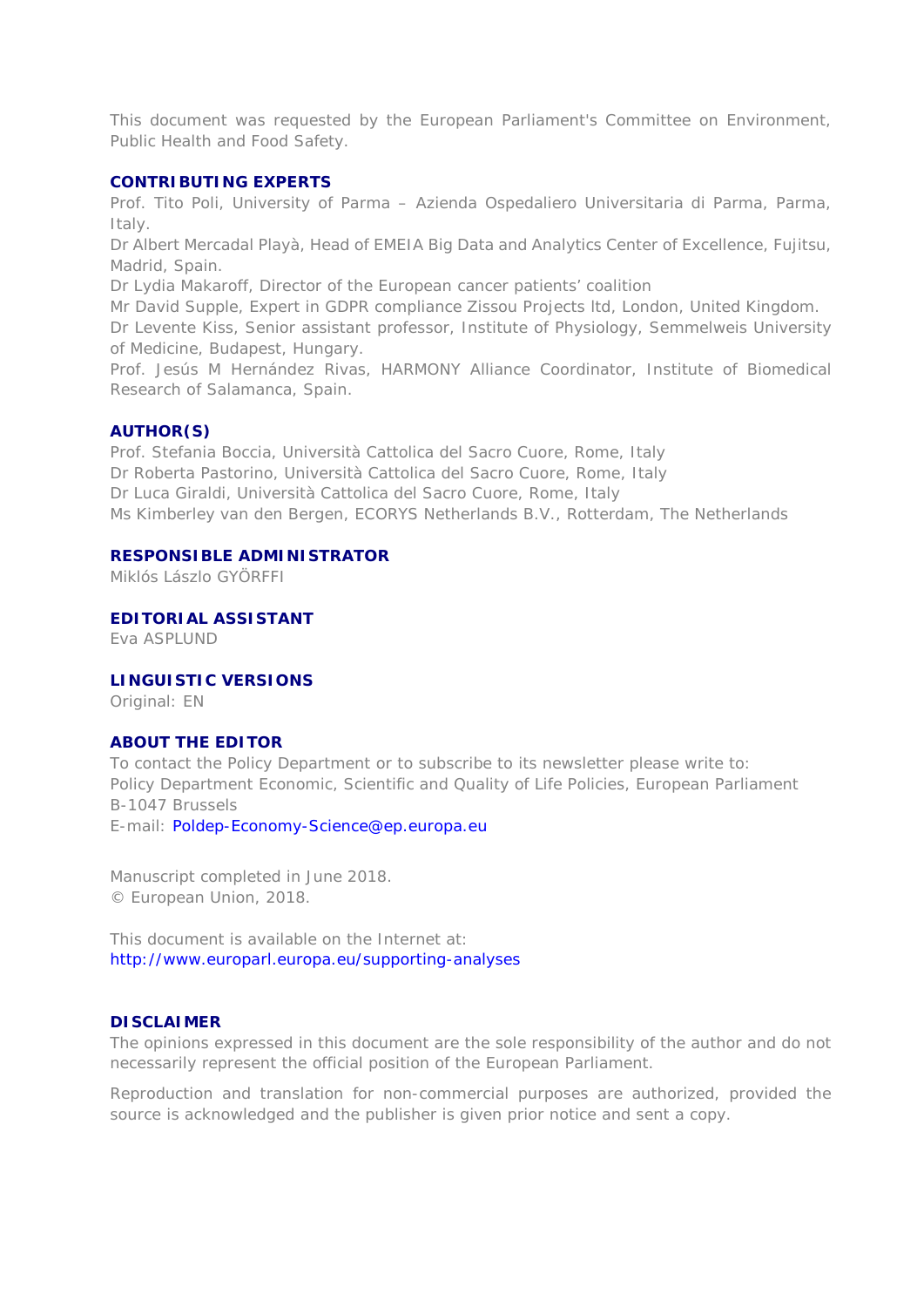## **CONTENTS**

| <b>LIST OF ABBREVIATIONS</b><br>4 |                                                                                                            |                                                                                                             |    |  |
|-----------------------------------|------------------------------------------------------------------------------------------------------------|-------------------------------------------------------------------------------------------------------------|----|--|
|                                   |                                                                                                            | <b>EXECUTIVE SUMMARY</b>                                                                                    | 5  |  |
|                                   |                                                                                                            | <b>LEGAL AND POLICY BACKGROUND</b>                                                                          | 6  |  |
|                                   |                                                                                                            | <b>PROCEEDINGS OF THE WORKSHOP</b>                                                                          | 8  |  |
|                                   |                                                                                                            | 1.1. Welcome and opening - Mr Alojz Peterle, MEP, ENVI Committee                                            | 8  |  |
|                                   | 1.2. Part 1: Digitalisation and Big Data in practice: management of HER, the legal<br>aspects and training |                                                                                                             |    |  |
|                                   | 1.2.1.                                                                                                     | Introduction                                                                                                | 8  |  |
|                                   | 1.2.2.                                                                                                     | Clinical and cultural challenges ahead for the efficient use of<br>Big Data in healthcare - Prof. Tito Poli | 9  |  |
|                                   | 1.2.3.                                                                                                     | Technical challenges related to the management of electronic<br>health records - Albert Mercadal Playà      | 9  |  |
|                                   | 1.2.4                                                                                                      | European Health Care Systems and the potential for Big Data -<br>Dr Lydia Makaroff                          | 10 |  |
|                                   | 1.2.5                                                                                                      | First round of Questions and Answers                                                                        | 10 |  |
|                                   | 1.3. Part 2: The potential use and sources of Big Data in healthcare and their<br>potential challenges     |                                                                                                             | 12 |  |
|                                   | 1.3.1                                                                                                      | Introduction                                                                                                | 12 |  |
|                                   | 1.3.2                                                                                                      | Legal and regulatory aspects, including privacy protection and<br>data sharing policies - David Supple      | 12 |  |
|                                   | 1.3.3                                                                                                      | Training and education - Dr. Levente Kiss                                                                   | 13 |  |
|                                   | 1.3.4                                                                                                      | Digitalisation in health care and sources of Big Data -<br>Prof. Jesús M Hernández Rivas                    | 13 |  |
|                                   | 1.3.5                                                                                                      | Second round of Questions and Answers                                                                       | 14 |  |
|                                   |                                                                                                            | 1.4 Conclusions by MEP Ms Soledad Cabezon                                                                   | 14 |  |
| <b>ANNEX I:</b>                   |                                                                                                            | <b>PROGRAMME</b>                                                                                            | 15 |  |
|                                   |                                                                                                            | <b>ANNEX II: SHORT BIOGRAPHIES OF EXPERTS</b>                                                               | 17 |  |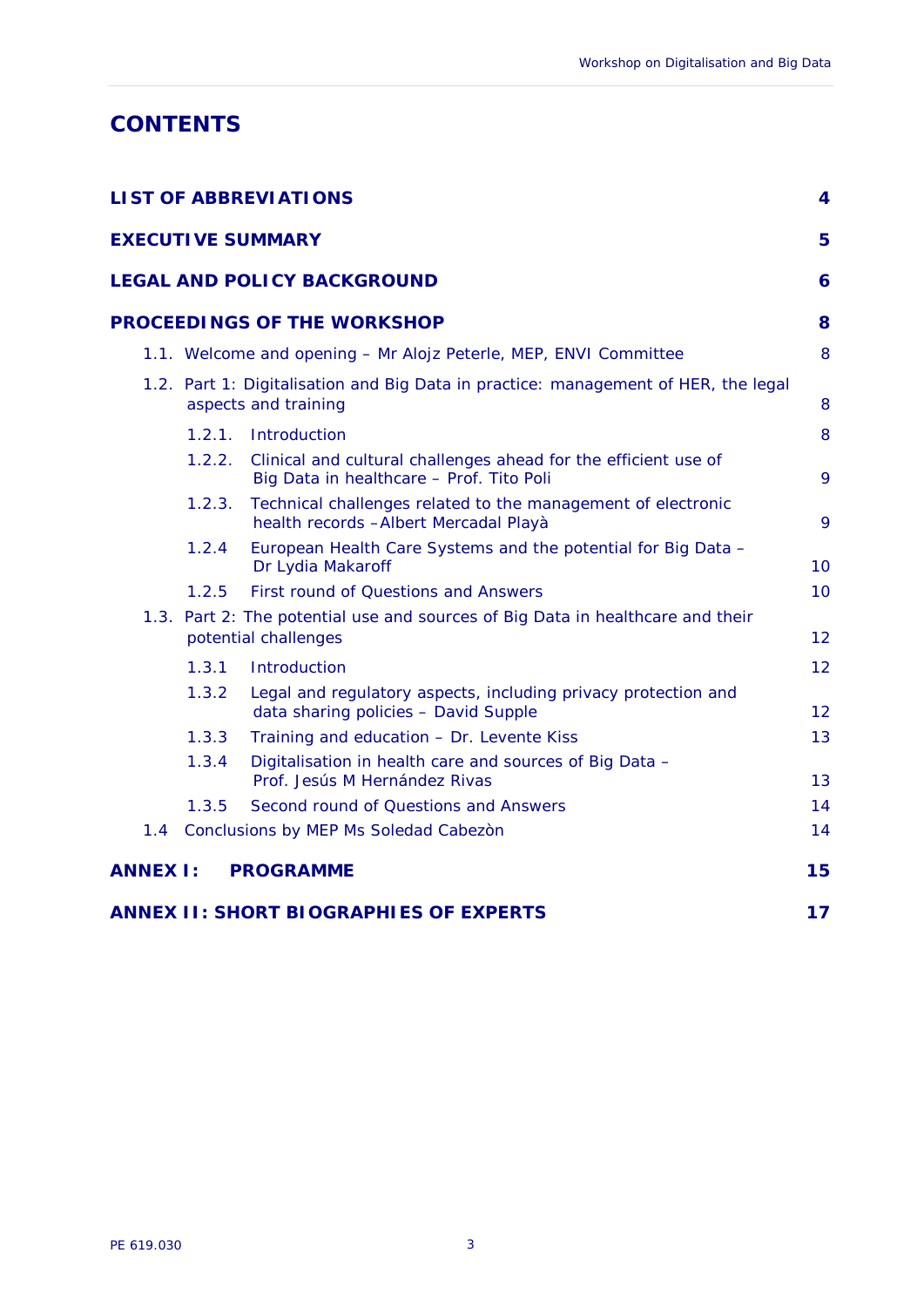## <span id="page-5-0"></span>**LIST OF ABBREVIATIONS**

- **CoE** Centre of Excellence
- **CISO** Chief Information Security Officers
- **COO** Chief Operating Officer
	- **DG** Directorate General
- **DPO** Data Protection Officer
- **EASyM** European Association of Systems Medicine
	- **EBM** Evidence Based Medicine
		- **EC** European Commission
	- **EHR** Electronic Health Records
- **EMEIA** Europe, Middle East, India and Africa
	- **ENVI** Committee on Environment, Public Health and Food Safety
		- **EU** European Union
	- **FSCS** Financial Service Compensation Scheme
- **GDPR** General Data Protection Regulation
- **IECSCYL-** Instituto de Estudios de Ciencias de la Salud de Castilla y León-
	- **IBSAL** Instituto de Investigación Biomédica de Salamanca
		- **ICT** Information and communications technology
		- **MCU** Molecular Cytogenetics Unit
		- **MEP** Member of European Parliament
		- **MS** Member States Evidence Based Medicine
		- **UK** United Kingdom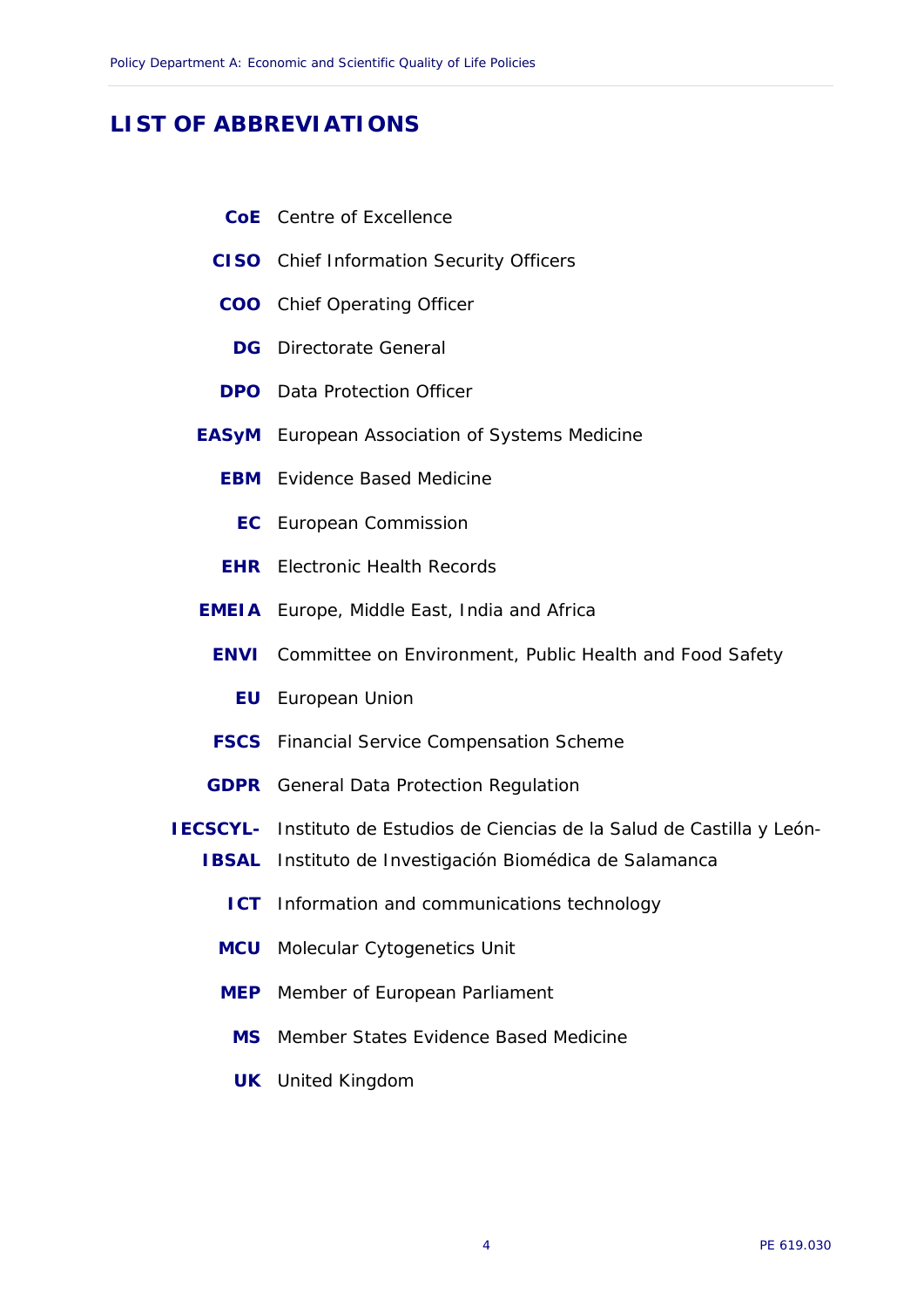## <span id="page-6-0"></span>**EXECUTIVE SUMMARY**

The workshop on "Digitalisation and Big Data: Implications for the Health sector" was organised by the Policy Department A Economic & Scientific Policy for the Committee on the Environment, Public Health and Food Safety (ENVI) Working Group Health of the European Parliament. It took place at the European Parliament, Room A3G3 of the Altiero Spinelli Building and was hosted by Ms Soledad Cabezón Ruiz (MEP) and Mr Alojz Peterle (MEP). The aim of the workshop was to analyse the implications, opportunities and issues of digitalisation and Big Data for the health sector. The workshop was organised in six topics presented by six different speakers. The topics were discussed in two panels. The first panel addressed the topic of the potential use and sources of Big Data in healthcare and their potential challenges, by focusing on the potential for Big Data from a European health care system point of view, and the cultural and technical challenges related to the use of Big Data and electronic health records. The second panel was on digitalisation and Big Data in practice, including the management of legal and regulatory aspects, training and education actions, as well as the need of multidisciplinary partnerships to effectively tackle the challenges and the opportunities of using Big Data for health. Two question and answer sessions were opened after each panel.

In the first panel, the first topic was presented by Prof. Tito Poli (Maxillofacial Surgery Unit, Università degli Studi di Parma – Azienda Ospedaliero Universitaria di Parma). He discussed the clinical and cultural challenges ahead for the efficient use of Big Data in healthcare. He also focused on the comparison between Evidence Based Medicine and Big Data analytics, showing some issues related to Big Data analysis form the medical point of view. In the second topic Dr Albert Mercadal Playà (Head of EMEIA Big Data and Analytics Center of Excellence, Fujitsu) focused on technical challenges related to the management of electronic health records, in relation to data analysis and computing infrastructures, data quality, acquisition, curation and visualisation. He presented a solution provided by Fujitsu to support the decisions of medical doctors and managers. The third topic was presented by Dr Lydia Makaroff (Director of the European Cancer Patient Coalition), who discussed the innovation process in Europe and provided information on European health care systems. She then reported on some example of the benefits that Big Data Analysis can provide in the field of rare diseases and in genomic analyses.

The first round of questions and answers highlighted the issues of the use of hidden algorithms in Big Data analysis, the importance of involving citizen when interpreting the results of the analyses that include their personal data and the issue of informed consent.

The second panel was opened by Dr David Supple, who is an expert in GDPR compliance (Zissou Projects ltd). His presentation focused on the General Data Protection Regulation (GDPR) and its legal and regulatory aspects, including privacy protection and data sharing policies. Training and education were addressed by Dr. Levente Kiss (Senior assistant professor, Institute of Physiology, Semmelweis University of Medicine, Budapest, Hungary). Dr Kiss showed the importance of having health care professionals and clinical researchers trained in the field of information technologies, and provided examples of how automated Big Data analysis can improve student performances. Last presentation was held by Prof. Jesús M Hernandez Rivas (HARMONY Alliance Coordinator), who provided an example of Big Data established within the HARMONY project he coordinates. He showed the characteristics, the goals and the opportunities that this big platform can provide in the field of haematological diseases.

The second round of questions and answers focused on the importance of data security and data protection.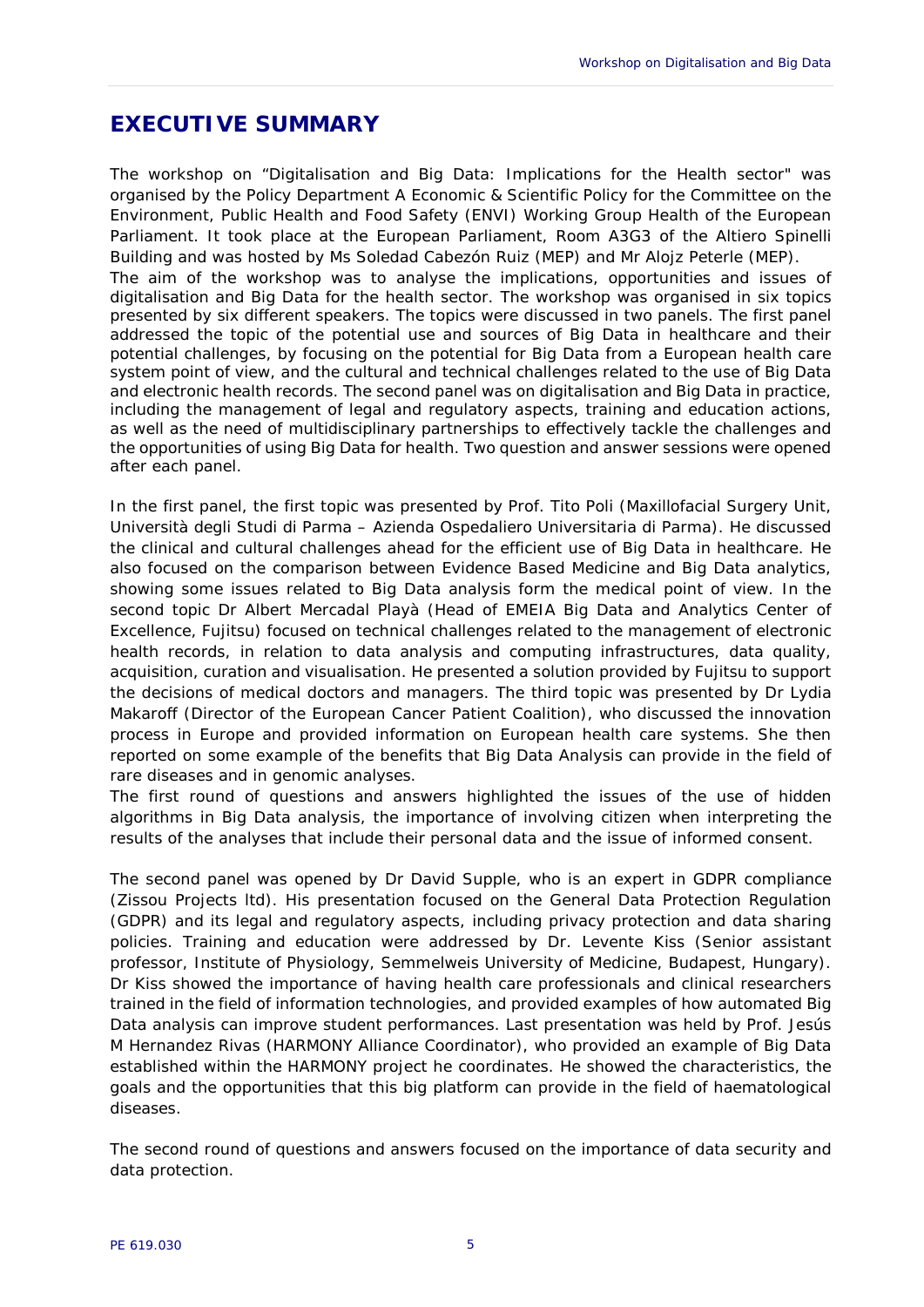## <span id="page-7-0"></span>**LEGAL AND POLICY BACKGROUND**

Big Data in the health sector can be defined as "encompassing high volume, high diversity biological, clinical, environmental, and lifestyle information collected from single individuals to large cohorts, in relation to their health and wellness status, at one or several time points"[1](#page-7-1).

Digitalisation and the use of Big Data is not new in the healthcare field. Medical diagnosis from imaging data in medicine and quantifying lifestyle data in the fitness industry are already widely used applications. Big Data can be used to describe the disease process and provide diagnostic answers. It can be predictive and/or prescriptive. The use of Big Data and digitalisation leads to new perspectives on, among other things: the prevention of disease, the improvement in diagnosis and therapy, the enhancement of patient's outcomes, improved patient satisfaction, and the optimisation of the use of resources in health.

The last two decades have seen an explosion in Big Data throughout the health-care value chain, as well as the advent of new platforms, tools, and methodologies in storing, structuring, and analysing such data<sup>2</sup>. Important developments include the use of genomic data in drug discovery, the sharing of clinical-trial data, the use of electronic healthcare records (EHRs), and the increased availability of data from mHealth applications, patient registries, and social media. The concept of data fusion is gaining further significance since, in addition to the collection of individual data elements, the fusing together of heterogeneous data coming from different sources is also increasing.

The potential of Big Data in improving health is enormous. Digital technologies can empower patients, support public health policies, provide more integrated healthcare, and reduce healthcare costs. The use of Big Data may prompt the assessment of effectiveness of health interventions and personalised medicine. Moreover, the opportunities of digitalisation are tremendous; the digitalisation of medicine allows for worldwide comparisons of disease progression and treatment responses. Whole-genome sequencing allows for searching and comparing human genomes.

Big Data technologies can derive value from large datasets in ways that were previously impossible. However, these technologies also require a considerate balance of opportunities and challenges. Management of Big Data and digitalisation might be challenging, because of the personal nature of the information enclosed and therefore poses new challenges for privacy and data security. The use of Big Data research methods often raises complex ethical issues which intersect with technology, social sciences, and law. Thereby, the use of Big Data may have implications for policy and for international legal frameworks. Research in this theme ranges from the theoretical and technical implications of cloud computing, anonymisation, privacy and cyber security to the legal and social dimensions of data.

The new Data Protection Regulation (GDPR) tries to balance patients' privacy while ensuring that patients' data can be shared for healthcare and research purposes<sup>3</sup>. In addition to data protection challenges, other issues arise, for example, related to data infrastructure, because the European health systems and databases are diverse and fragmented. At the same time,

-

<span id="page-7-1"></span><sup>1</sup> Bartha Maria Knoppers and Adrian Mark Thorogood. Ethics and Big Data in health. Current Opinion in Systems Biology. Volume 4, August 2017, Pages 53-57.

<span id="page-7-2"></span>Szlezak, N., et al. The role of Big Data and advanced analytics in drug discovery, development, and commercialization. Nature, 2014. 95(5): p. 492-5.

<span id="page-7-3"></span><sup>3</sup> Regulation (EU) 2016/679 of the European Parliament and of the Council of 27 April 2016 on the protection of natural persons with regard to the processing of personal data and on the free movement of such data, and repealing Directive 95/46/EC (General Data Protection Regulation) (Text with EEA relevance).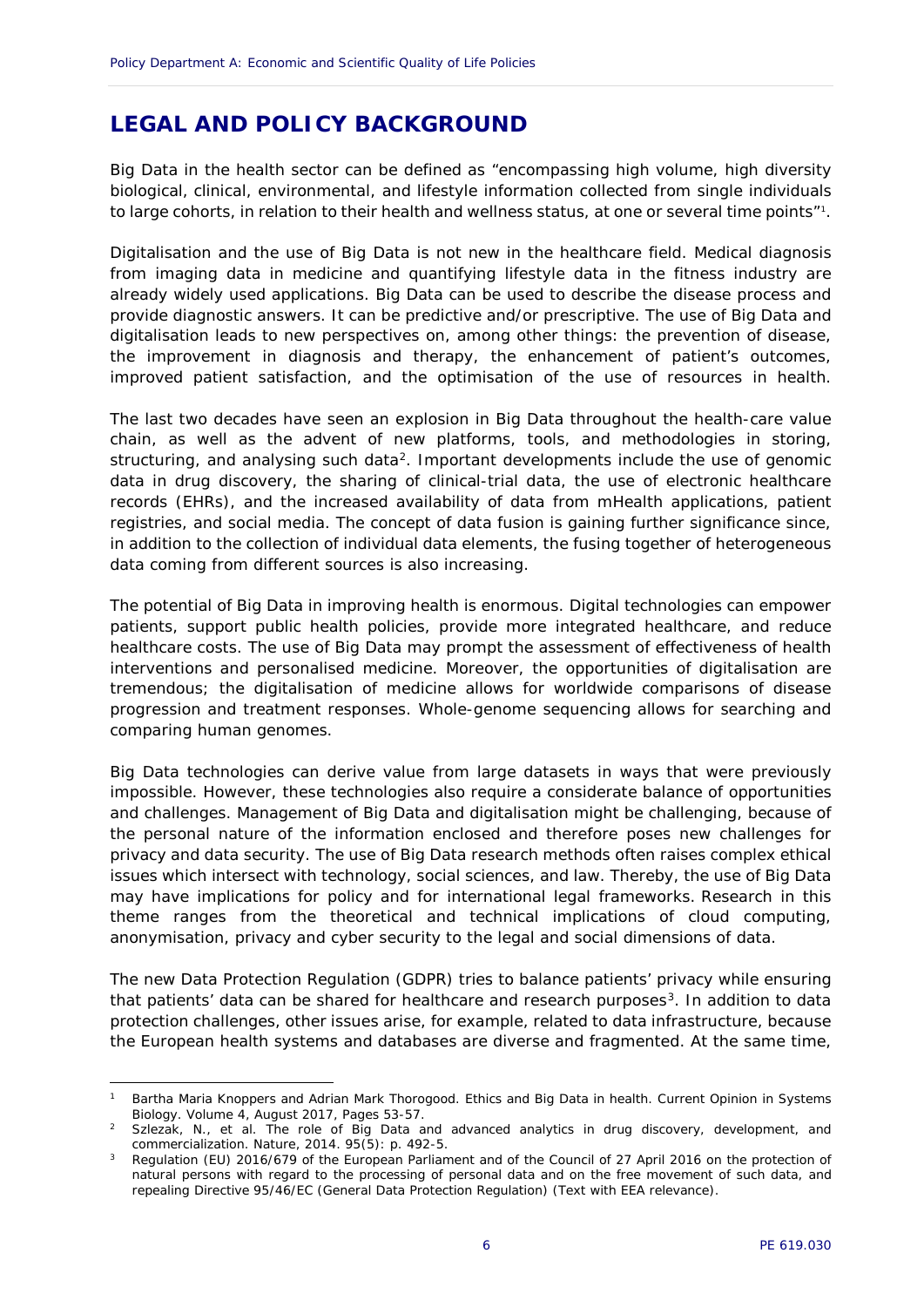the opportunities for using Big Data require legal and political measures in the area of digital health and care regarding patients' rights, personal data protection, data-access, as well as the facilitation of interaction between patients and health care providers. The policies established to govern Big Data in health care are therefore considering the importance of protecting the health data of individuals.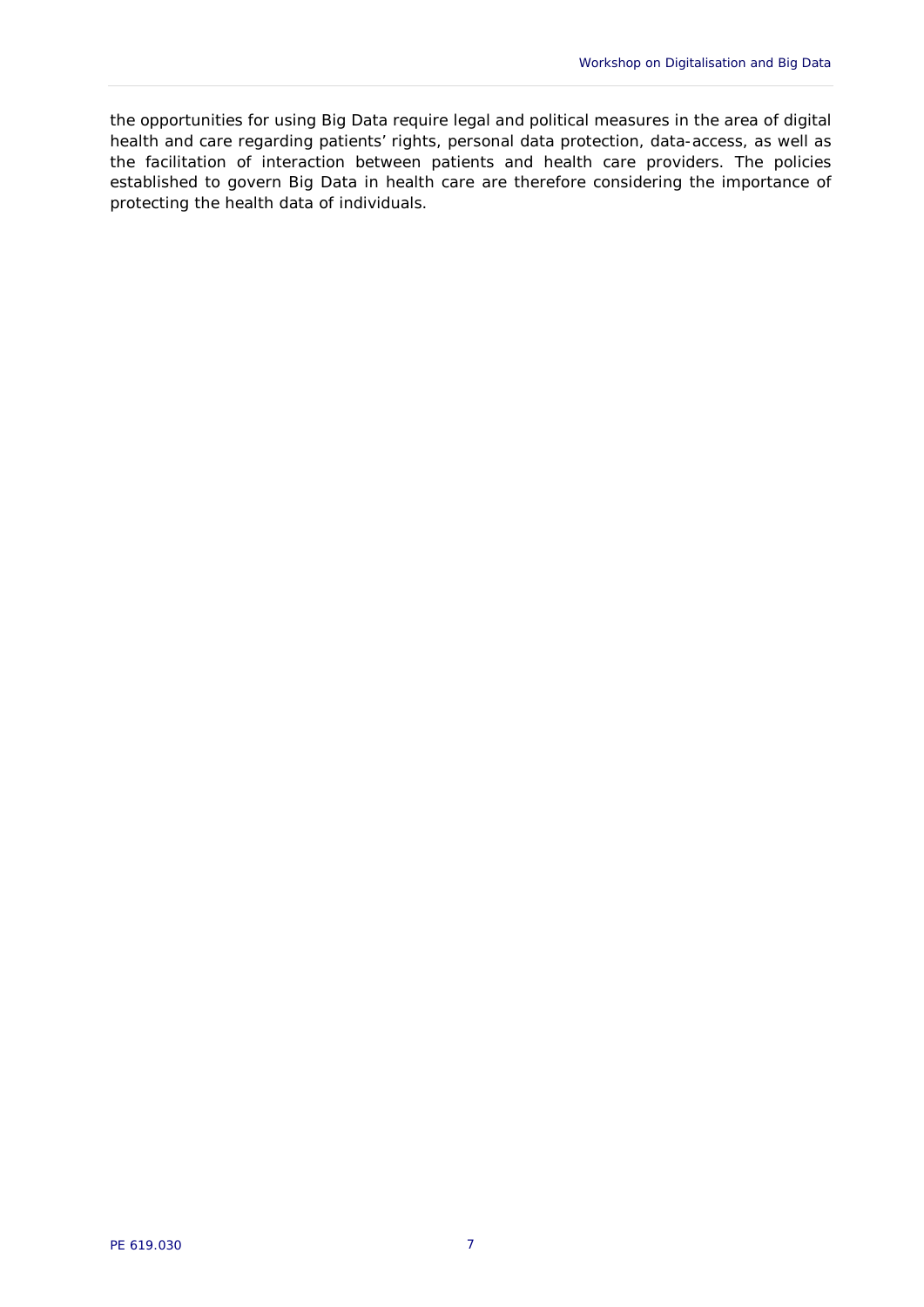## <span id="page-9-0"></span>**PROCEEDINGS OF THE WORKSHOP**

#### <span id="page-9-1"></span>**1.1. Welcome and opening – Mr Alojz Peterle, MEP, ENVI Committee**

Mr Alojz Peterle, MEP, opened the workshop by thanking the audience and all the speakers. He introduced the topic of the workshop stating that digital health has already provided many opportunities to solve the problems of health care services and continued to explain how the use of digital technologies is increasing in medical training and education for patients and other health care consumers.

Mr Peterle mentioned the challenges which European Health Care Systems face regarding the sustainability of health care delivery. Concerning the role of the new technologies, he expressed the necessity to focus healthcare on patients and their families. He concluded his introduction stating that artificial intelligence, machine learning and Big Data will probably have a stronger role in the near future.

He also emphasised that it is the MEPs responsibility to ensure that the position of the European Union, as work leader in health and technology.

#### <span id="page-9-2"></span>**1.2. Part 1: Digitalisation and Big Data in practice: management of HER, the legal aspects and training**

#### <span id="page-9-3"></span>1.2.1. Introduction

#### *Prof. Stefania Boccia, Università Cattolica del Sacro Cuore.*

Prof. Stefania Boccia thanked Mr Peterle and introduced the first panel, "The potential use and sources of Big Data in healthcare and their potential challenges". She explained that the panel will be on three different topics that will be discussed by three different speakers. She also mentioned that it was planned to have Mr Dennis Horgan, Executive Director of the European Alliance for Personalised Medicine, speaking at the first session, but unfortunately he could not be present. Dr Lydia Makaroff replaced Mr Dennis Horgan.

Prof. Boccia introduced the first topic, "Clinical and cultural challenges ahead for the efficient use of Big Data in healthcare", and introduced the speaker Prof. Tito Poli as the coordinator of the Horizon 2020 "BD2Decide" project that focuses on identification of innovative prognostic model for head and neck cancer patient management and stratification.

She then continued to the second topic which was about the technical challenges related to the management of electronic health records, specifically on the interoperability of electronic health records. This topic was presented by Dr Albert Mercadal Playà, Head of EMEIA Big Data and Analytics Center of Excellence, who is leading several projects on data science and Big Data technologies.

Finally, she introduced the third topic that was regarding the potential of Big Data for European health care systems, and she talked about the significant challenges that health systems are facing, and the necessity for more effective and efficient approaches in prevention, diagnoses and treatment. She introduced the speaker Dr Lydia Makaroff that spoke on behalf of Mr Denis Horgan. Dr Makaroff is the director of the European cancer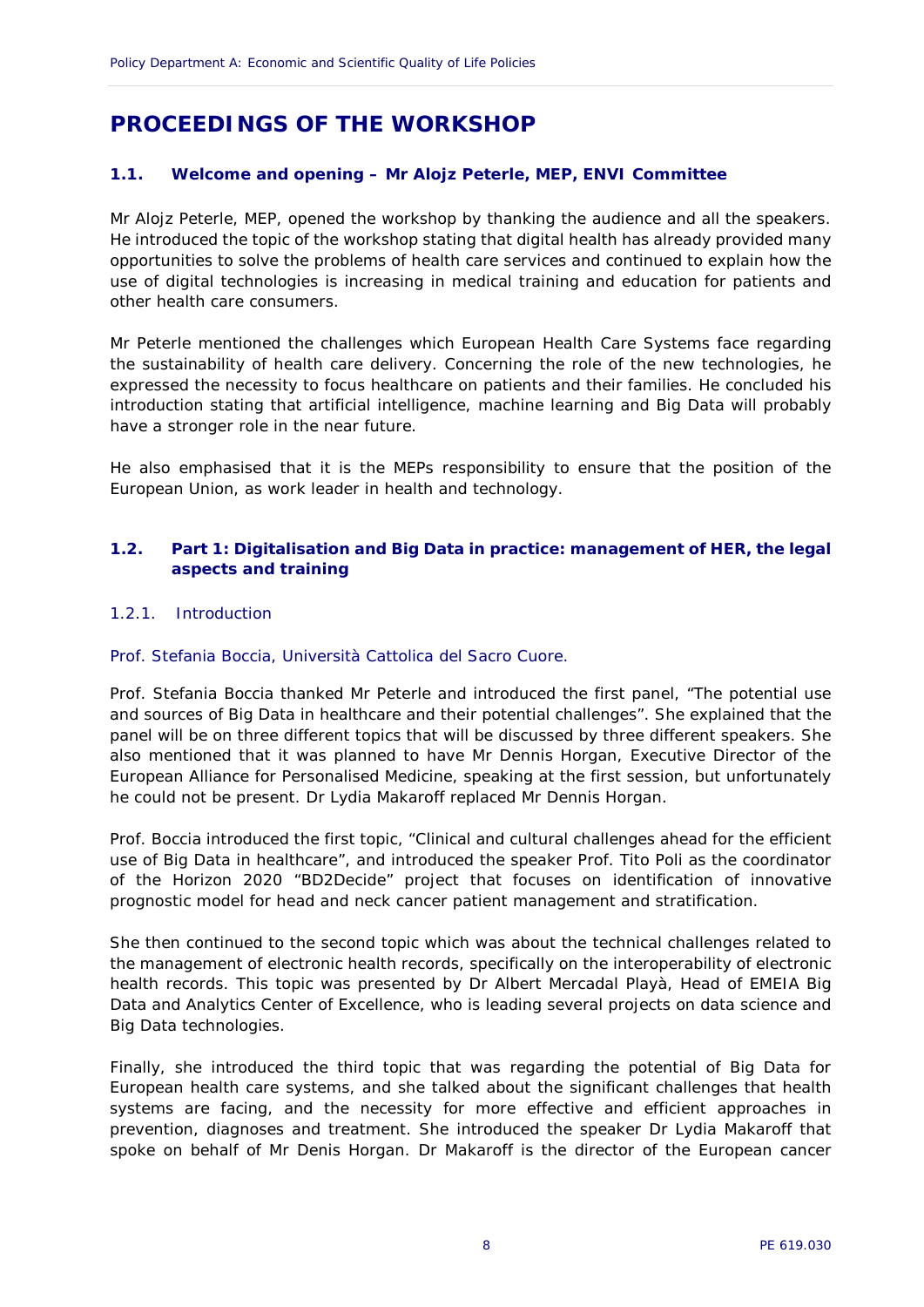patients' coalition, and has over ten years of experience in non-communicable disease research and policy development.

#### <span id="page-10-0"></span>1.2.2. Clinical and cultural challenges ahead for the efficient use of Big Data in healthcare – Prof. Tito Poli

*Prof. Tito Poli, University of Parma – Azienda Ospedaliero Universitaria di Parma, Parma, Italy.*

Prof. Tito Poli addressed three main points in his presentation: the first point he mentioned was regarding clinical and cultural challenges for efficient use of Big Data; the second point he reflected on was about being ready for a quantum leap offered by Big Data; and his third point referred to the proposal of a European shared guideline to govern digitalisation and Big Data.

Regarding the first main point, he compared two approaches used to produce scientific evidence that are Evidence Based Medicine (EBM) and Big Data Analytics. While EBM is hypothesis driven, Big Data Analytics is data-driven. Big Data Analytics starts with the collection of big amounts of data and moves directly to knowledge, using algorithms called "black boxes". These different approaches represent two different cultures in which EBM emphasizes the empirical evidence and the methodological rigor, while Big Data analytics underlines the used algorithms. Problems resulting from the use of "black-box" algorithms include mainly the risk of the lack of awareness about the use of an incorrect algorithm, and the inscrutability of multiple algorithms.

Despite these criticisms, Prof. Poli acknowledged the ability of Big Data analytics to provide more precise and detailed individual risk estimates and concluded his presentation stating that the two approaches are not excluding each other, since they can assist each other, for example, through the use of hybrid algorithms. He stated that measures need to be implemented to better manage Big Data. These measures include: specific training for physicians, the need of implementing the information technology architecture in hospital and the need of improving data security and data protection.

Moving to the other two points, Prof. Poli stated that we are potentially ready for a quantum leap in Big Data analytics; however, in order to achieve this quantum leap, an improvement in the management of the digitalisation process in healthcare and clear and shared guidelines are needed. He concluded his presentation with a proposal for the establishment of a pan-European standardisation framework for in silico models methodologies applied in personalised medicine.

#### <span id="page-10-1"></span>1.2.3. Technical challenges related to the management of electronic health records – Albert Mercadal Playà

#### *Dr Albert Mercadal Playà, Head of EMEIA Big Data and Analytics Center of Excellence, Fujitsu.*

Dr Albert Mercadal Playà introduced three main challenges regarding electronic health records (EHR). The first challenge concerns the limited capabilities which EHR have to help doctors and managers to perform data analysis and to predict future events. The second challenge is related to the difficulty of comparing different groups of patients, and the third regards the difficulties that technologies have when analysing unstructured data such as EHR.

He then presented a solution called Hikari (light in Japanese) provided by Fujitsu, together with other institutions. Hikari allows doctors and managers to investigate the state of a service, hospital, or region, and to make comparison between them. This solution is not intended to change the decisions of the doctors and managers, but rather to provide support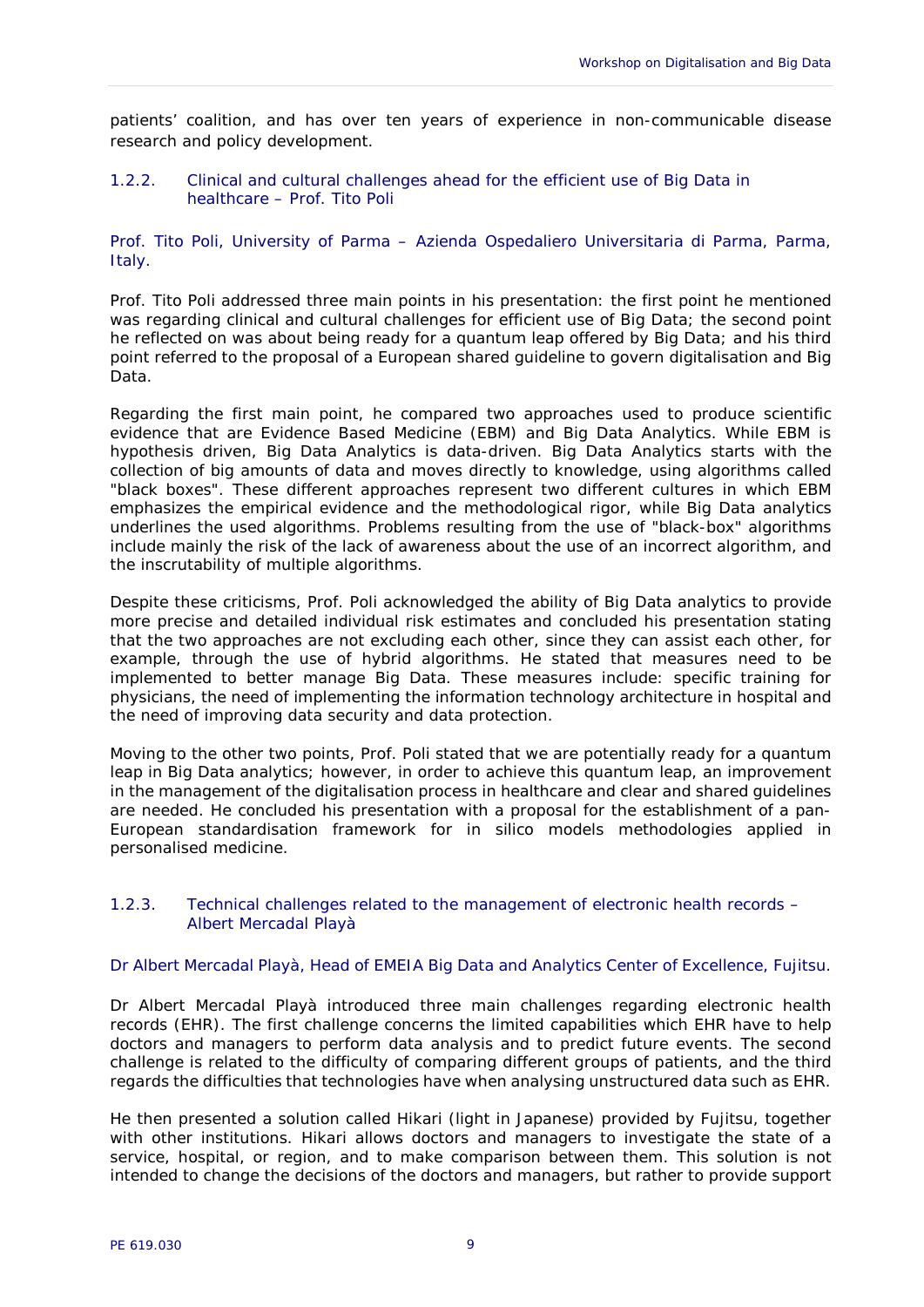in order to assist them in making better decisions. Hikari is a modular solution and includes health risk analysis assessment models to help doctors in predicting risk behaviours, the length of stay in the hospital, a model that extracts relevant information from the EHR, medical notes and imaging.

Dr Playà listed the strengths of Hikari including the possibility for the doctors to perform advanced search and cohorts' analytics, without the aid of a data specialist. In addition, he mentioned the use of machine learning to predict health risk and future patients' behaviours. A further asset represents a biomedical knowledge graph created by building EHR data from more than 0.6 million patients that can be adapted to different countries; and finally, the capacity to process heterogeneous structured and non-structured data.

He concluded his presentation by showing a case-study that Fujitsu had at the San Carlos Clinical Hospital in Madrid, where they used Hikari to solve three challenges. The first one was about helping Clinical Documentation Specialist in making decisions about the patient treatment and getting reimbursement from the health care providers: in using Hikari, they were able to automatically extract the ICD10 codes from the medical records, speeding up the entire process and allowing the professionals to decide which was the best treatment and the related cost. The second challenge was predicting the risk of mental health illness: with Hikari they were able to achieve an accuracy higher than 75%. The last challenge is ongoing and regards the use of machine learnings to predict the length of stay in the hospital.

#### <span id="page-11-0"></span>1.2.4 European Health Care Systems and the potential for Big Data – Dr Lydia Makaroff

#### *Dr Lydia Makaroff, Director of the European Cancer Patient Coalition.*

Dr Lydia Makaroff commenced her presentation providing a definition of the term "innovation" as the translational knowledge and insight to value which was intended as the value to patients, as well as value to society. According to her presentation, all the money invested in innovation should return to the society in terms of value.

Dr Makaroff summarised the situation in Europe: a very slow innovation performance and a strong decline in Europe's comparative advantages in terms of education, research broadband infrastructure and ICT training. She therefore highlighted the main challenge from a European point of view: the choices Europe has to make to perform better innovation.

She changed the subject to science evolution and the opportunities of personalised medicine in terms of treatment at the right time. She continued by pointing out the time-lag of health care systems compared to personalised medicine.

Dr Makaroff then provided two examples of the opportunities that a European Health Care System can provide in terms of Big Data. The first example was the European Reference Network, a network that includes 26 countries and can provide valuable information about rare diseases. The second example was a voluntary joint declaration for linking existing and future genomics databanks that was made by several European countries in order to reach a large cohort of 1 million sequenced genomes. She also focussed on the details of this declaration listing the political commitments for the members.

#### <span id="page-11-1"></span>1.2.5 First round of Questions and Answers

The first round of questions and answers was opened by MEP Mr Peterle.

Q: Mr Peterle (MEP) asked concerning the level of acceptance that "black-box" algorithms has in the community of medical doctors, as they can limit the role of the doctor to just an observer.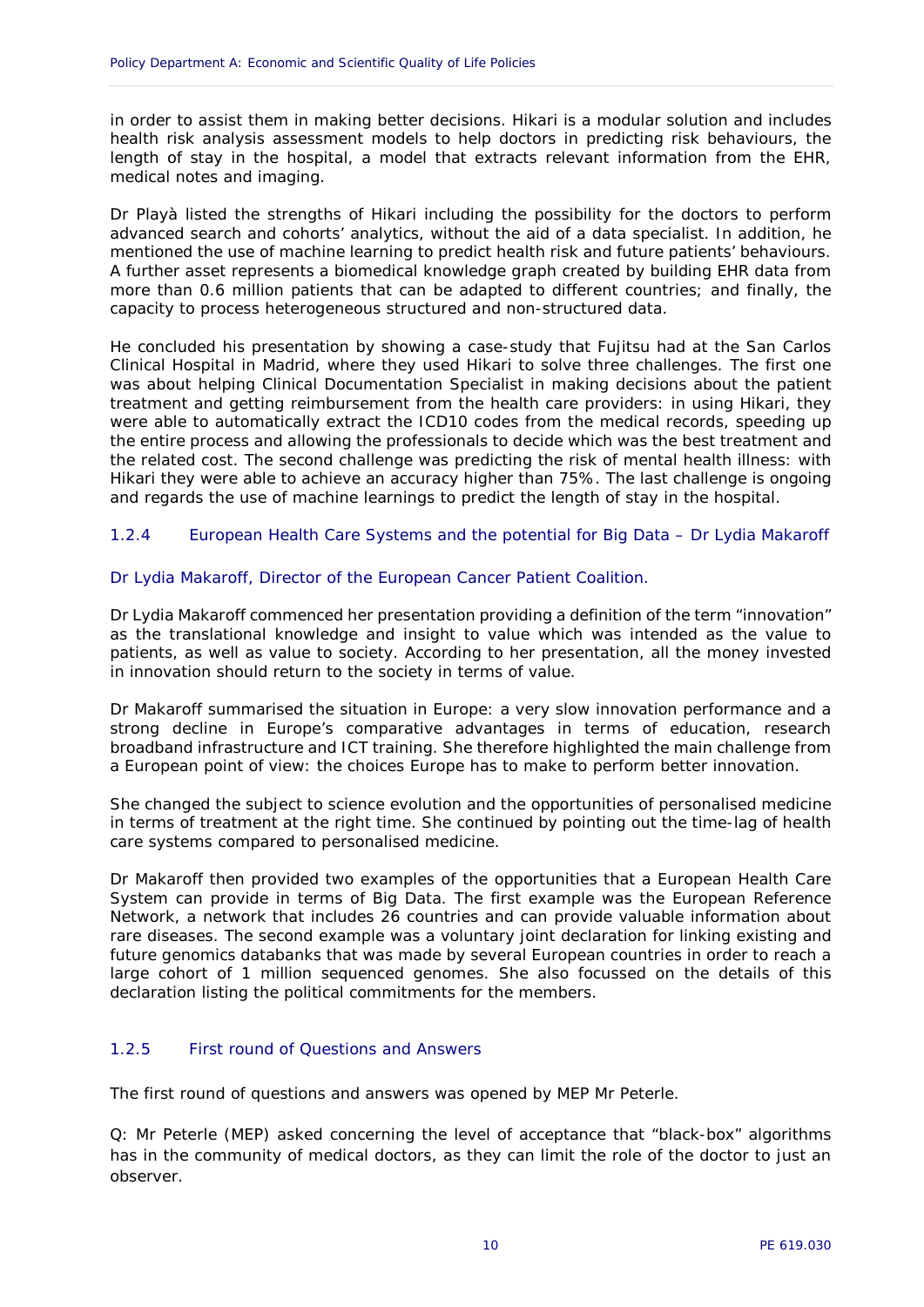A: Prof. Poli answered the question through talking about his personal experience. From his point of view, Big Data is a very good opportunity since it can show things that traditional evidence based medicine cannot, but it needs to be governed. He provided an example, regarding head and neck cancer patient's stratification, in which the best way is combining the two approaches, traditional evidence based medicine and Big Data analytics.

Q: Mr Peterle (MEP): was asked whether in the case of an accident, who would be responsible between the medical doctor and the algorithm.

A: Prof. Poli said that the final responsibility lays always with the physician, since the algorithm is just a tool and the final decision is taken by the physician.

Q: Mr Jerome Boehm from European Commission asked whether the tools developed by Fujitsu could be used for research purposes in order to collect and process data coming from different sources of EHR, not only for helping doctors, but also for improving research.

A: Dr Playà stated that it is completely possible to use the system developed by Fujitsu for researcher purposes. He said that the system is built by researchers themselves and that the system is already being used by researchers. He concluded saying that they are working in what he think is the key challenge for the industry, that is to reduce the difficulties that doctors and researcher have in understanding how they can take advantage from these technologies.

Q: Mr John Wubbe from Digital Health Europe had a question concerning the involvement of the citizen in sharing or giving access to data.

A: Dr Makaroff answered the question stating that is very important that people who are donating their genetic data to research should be always informed of the results. She emphasised that this is the discussion which needs to be held at the GDPR.

Q: Ms Miroslava Karaboycheva from European Parliamentary Research Service (EPRS) had a question regarding the political commitments of the Declaration of Cooperation "Towards access to 1 million Genomes in the EU by 2022". The question concerns what kind of plan has been put in place to achieve the purpose of better health for citizens and future sustainability of health systems.

A: Dr Makaroff answered that these are actually the questions which need to be answered and noted that there are now expert committees that have been set up to answer these questions.

Q: Mr David Mena from Andalusia Public health System (Spain) asked how to solve the problem of consent to the use of data for secondary purposes.

A: Prof. Poli answered the question providing two examples of how informed consent works in Europe. He said that in Italy, the informed consent for a specific study is needed every time the data of patients want to be used, while in the Netherlands, informed consent may also relate to the use of data for more than one study.

A: Dr Playà added that you must always request the patients for their permission regarding the use of their data, and that the main point is how you ask them.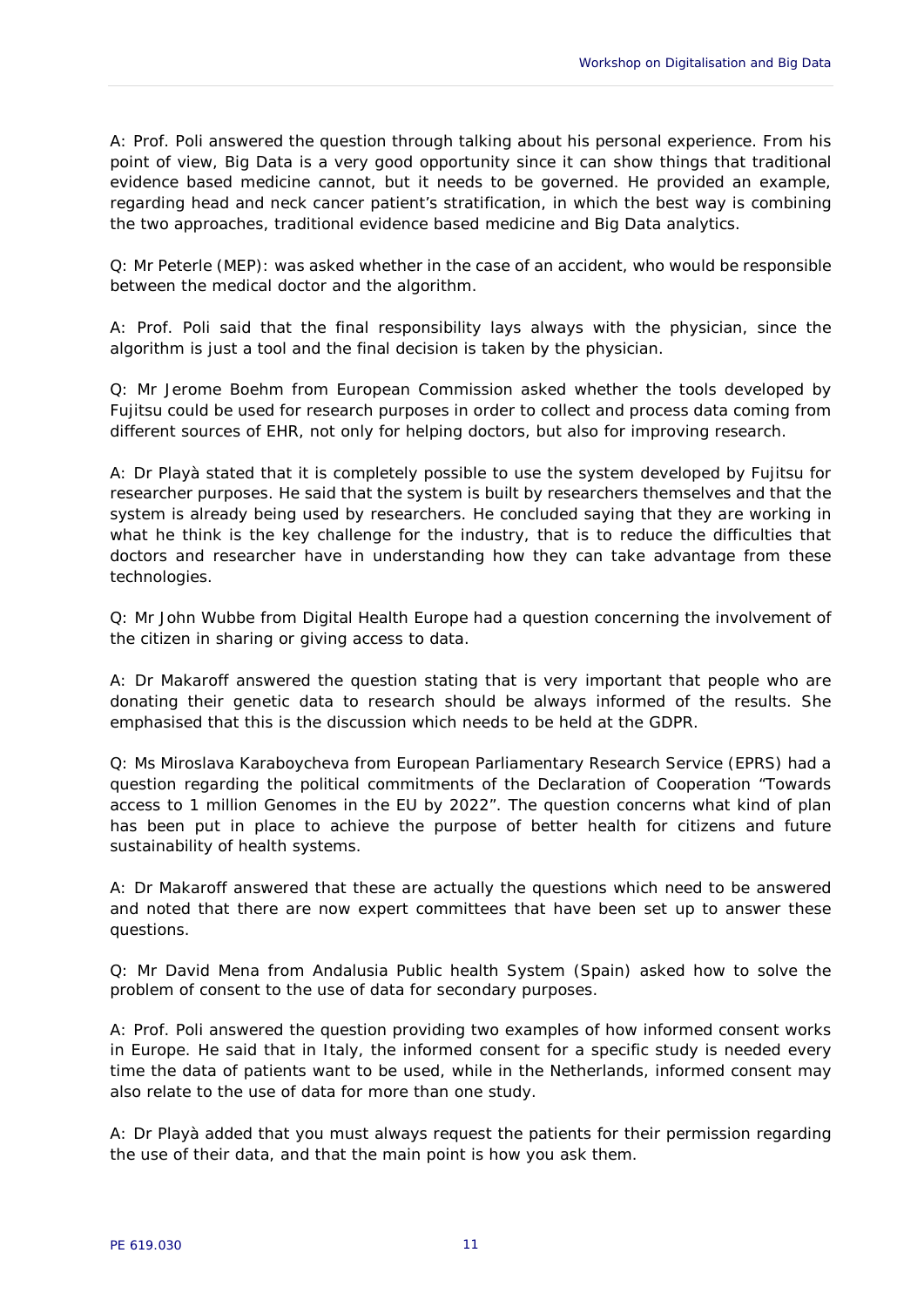Q: Prof. Boccia from Catholic University of Rome had a question on how Big Data can contribute in the prevention of the disease, taking data not from patients but from healthy people to improve preventive actions.

A: Dr Makaroff noted that one of the great values of EHR is that it is possible to focus on what is happening in the people's life prior to them becoming ill, for example, looking at the environment or at the genetics of the person through EHR in order to identify new risk factors that are possible to be modified or prevented.

Q: Ms Cabezón (MEP) asked about the possibility of patients to have access to the results.

A: Dr Makaroff stated that patients should always be given access to the results of the data. She also said that patients need to be empowered to have more access to the health data results.

#### <span id="page-13-0"></span>**1.3. Part 2: The potential use and sources of Big Data in healthcare and their potential challenges**

#### <span id="page-13-1"></span>1.3.1 Introduction

#### *Prof. Stefania Boccia, Università Cattolica del Sacro Cuore.*

Prof. Boccia opened the second panel "The potential use and sources of Big Data in healthcare and their potential challenges", indicating that this panel would also be discussed by three different speakers.

She introduced the first presentation that focused on the legal and regulatory aspects, including privacy protection and data sharing policies and was presented by David Supple, who is an expert of data privacy and cyber security and also a broad member of the European association of system medicine.

Prof. Boccia then introduced the second topic that focused on training and education needs in relation to digitalisation and Big Data in health care: she outlined the need of new education and training program for data and system management, as we currently experience a lack in cross-disciplinarily in education and training. The topic was presented by Dr Levente Kiss who is Senior Assistant Professor at the Institute of Physiology of the Semmelweis University of Medicine, Budapest, Hungary.

Lastly, she introduced the third topic that was about the digitalisation in healthcare and the source of Big Data: the topic focused on the main trends of digitalisation in healthcare and the source of Big Data including telemedicine, mobility and cloud access, artificial intelligence and Big Data. The topic was presented by Prof. Jesús Hernández Rivas who is full Professor at the University of Salamanca. He is currently the coordinator of the Harmony project, a large IMI funded project with the aim to facilitate the use of diverse data sources to deliver results that affect health outcomes or treatments.

#### <span id="page-13-2"></span>1.3.2 Legal and regulatory aspects, including privacy protection and data sharing policies – David Supple

#### *Dr David Supple, Expert in GDPR compliance Zissou Projects ltd.*

Dr David Supple commenced his speech talking about the General Data Protection Regulation (GDPR) and its applications. GRPR regards different types of data however the most important focus was placed on sensitive data which is the information that needs to be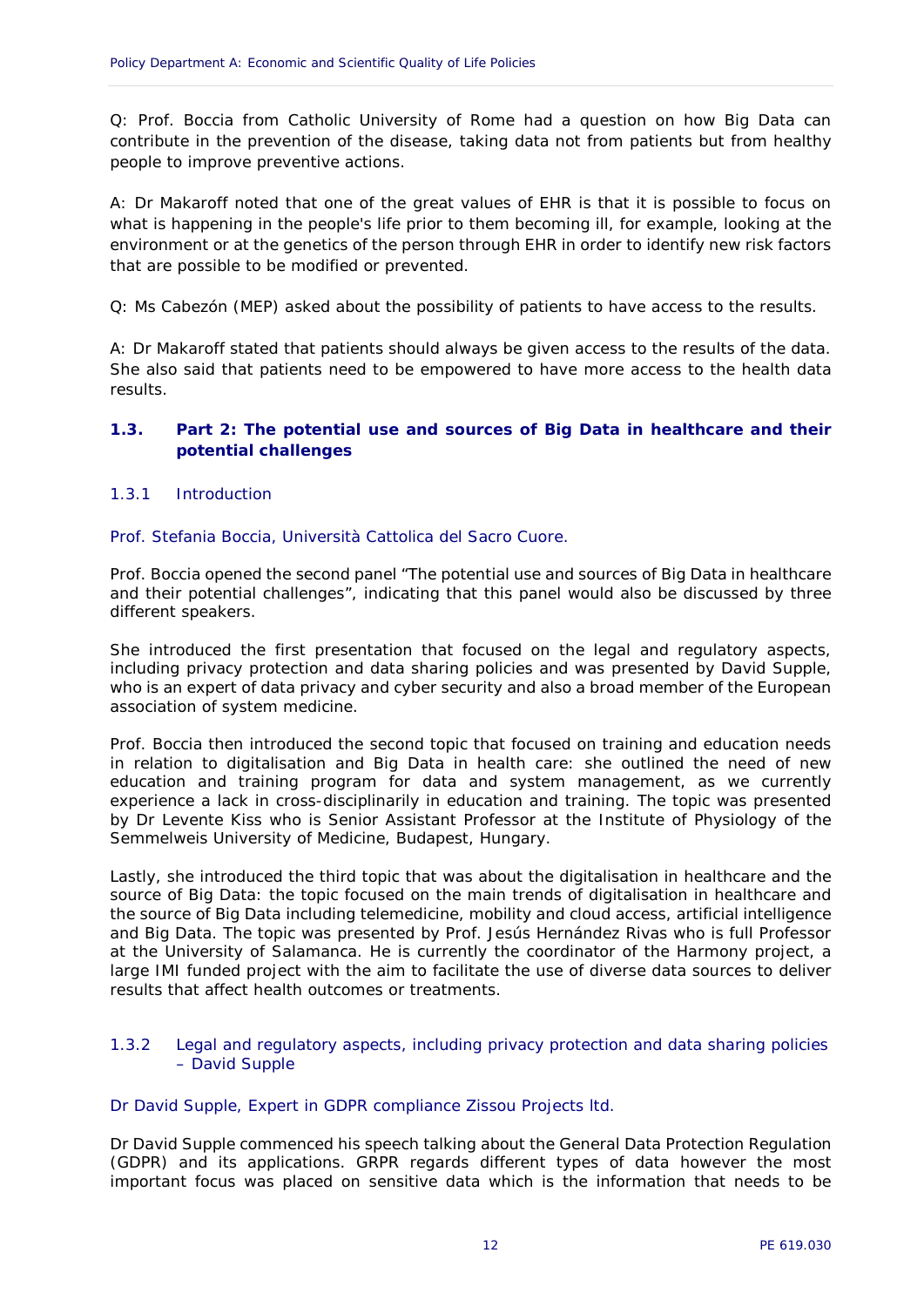protected against unwarranted disclosure. In the last 20 years this data has not been used in the interest of the citizens. GRPD provides new regulatory requirements and allows for the identification of organisations which are not doing the right thing, and does not prohibit the use of data for lawful reasons.

Dr Supple then introduced the key health specific challenges around this topic which involve the level of interest that patients have in a healthier nation, the comparison between interest in their own health and national health in general, and to demonstrate the responsible sharing of their data in order to achieve better health outcomes. To achieve these challenges, he focused on the harm that patients can receive when their data is stolen and used for fraudulent purposes and therefore on the necessity of building a system where patients can trust, since there are thousands of data that are regularly violated.

He continued to talk about the citizens' rights and focused on the consent and the main characteristics that consent should have in order to respect citizens' rights. He ended his speech focussing on the difference that GDPR has compared to the Y2K deadline in terms of continuity and evolution: there will be new emerging privacy and security risks and the GRPD requires an ongoing effort.

#### <span id="page-14-0"></span>1.3.3 Training and education – Dr. Levente Kiss

#### *Dr. Levente Kiss, Senior - Assistant Professor, Institute of Physiology, Semmelweis University of Medicine, Budapest, Hungary.*

Dr. Levente Kiss introduced his speech talking about the Semmelweis (that is also the name of his University) reflex, that is, "the rejection of the new in favour of the old". In current context, this refers to the rejection of using artificial intelligence, Big Data and digitalisation in the context of teaching.

Dr Kiss therefore focused on the importance to have adequate health care professionals and clinical researchers that are able to use the latest information technologies in the context of education and training. He gave some examples on what digitalisation can provide in the setting of education and training: e-learning and blended learning (mixture between classroom and self-learning using electronic devices), use of eBooks, gamification in order to motivate students in learning.

He also showed some examples of how automated Big Data analysis can lead to better training and education, for example, using automated grading systems in order to analyse the students' performance, give them feedback and help them in their academic performances. He said the teacher's role is a role at risk of automation, although the risk is lower in comparison to the other roles. This automation should not result in a standardisation of teaching and student performance, but should rather consist in an improvement of the output due to the greater amount of data available.

#### <span id="page-14-1"></span>1.3.4 Digitalisation in health care and sources of Big Data – Prof. Jesús M Hernández Rivas

*Prof. Jesús M Hernández Rivas, HARMONY Alliance Coordinator, Institute of Biomedical Research of Salamanca.* 

Prof. Jesús M Hernández Rivas provided a concrete example of a current use of Big Data. He started talking about an initiative, the Innovative Medicines Initiative (IMI) which is the largest public-private partnership in healthcare, with the aim of using EHR for improve outcomes and safety: a project built within the IMI is the Harmony project that focuses on haematological malignancies that he coordinates.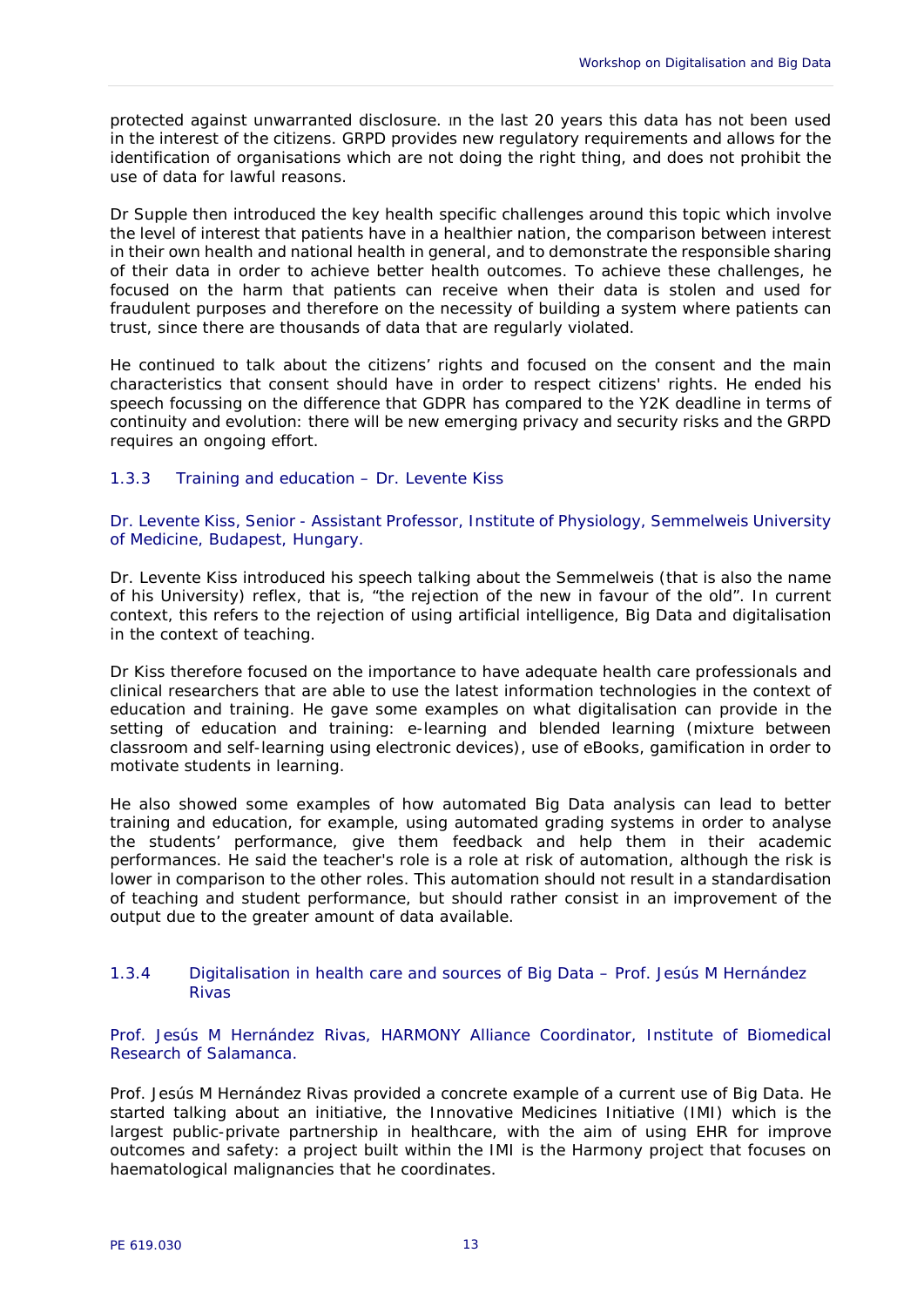Within the Harmony projects, they are building a high-quality Big Data platform including molecular and clinical data from patients with haematological diseases in a safe and secure environment. Data will be collected from both private and public sector. The goals are to harmonise the outcome measures and the endpoint at the European level, to speed-up the process of drug development and access and to increase the application of omics data in clinical practice. The project includes 53 organizations form 11 European countries and involves all the stakeholders, from patients to universities, hospitals and industries. A platform to ensure data privacy and data protection, as well as anonymisation was established in the context of Big Data approach, allowing the platform to grow without problems.

He concluded stating that with this project, Big Data represents not the future but rather, the present: the opportunities provided by public health systems allows data sharing and data incorporation that can improve the clinical practice, as well as preserve the patient's privacy.

#### <span id="page-15-0"></span>1.3.5 Second round of Questions and Answers

MEP Ms Cabezón opened the second round of questions and answers.

Q: John Wubbe from Digital Health Europe, made a query in relation to GDPR, and whether it is possible to arrange the reliability when there are large amounts of data and, secondly, how to ensure that this data is not going to have an impact on the quality of life of the citizens.

A: Prof. Rivas: responded to this question by outlining how they secure data in the Harmony project. The solution they provided is the anonymisation i.e. they anonymise the patient data before they come to the platform; moreover, nobody can have direct access to the data. He said that data security is ensured 100% and the possibility to identify the patient from the data is very low.

A: Dr Supple: Dr Supple also responded to the question noting that he does not believe in esecure computer systems. He then pointed out two issues concerning data anonymisation: firstly, anonymised data is not subjected to GDPR; secondly, with anonymised data, the benefits for the patients is lost, as it does not provide the option to inform the patient regarding important discoveries which concern him. He therefore brought attention to the pseudonymisation that could solve the issue concerning the lost benefit for the patient.

#### <span id="page-15-1"></span>**1.4 Conclusions by MEP Ms Soledad Cabezòn**

MEP Ms Cabezón concluded the workshop.

MEP Ms Cabezón adjourned the workshop by thanking everybody for their contributions and mentioned that the discussion on digitalisation and Big Data will be continued.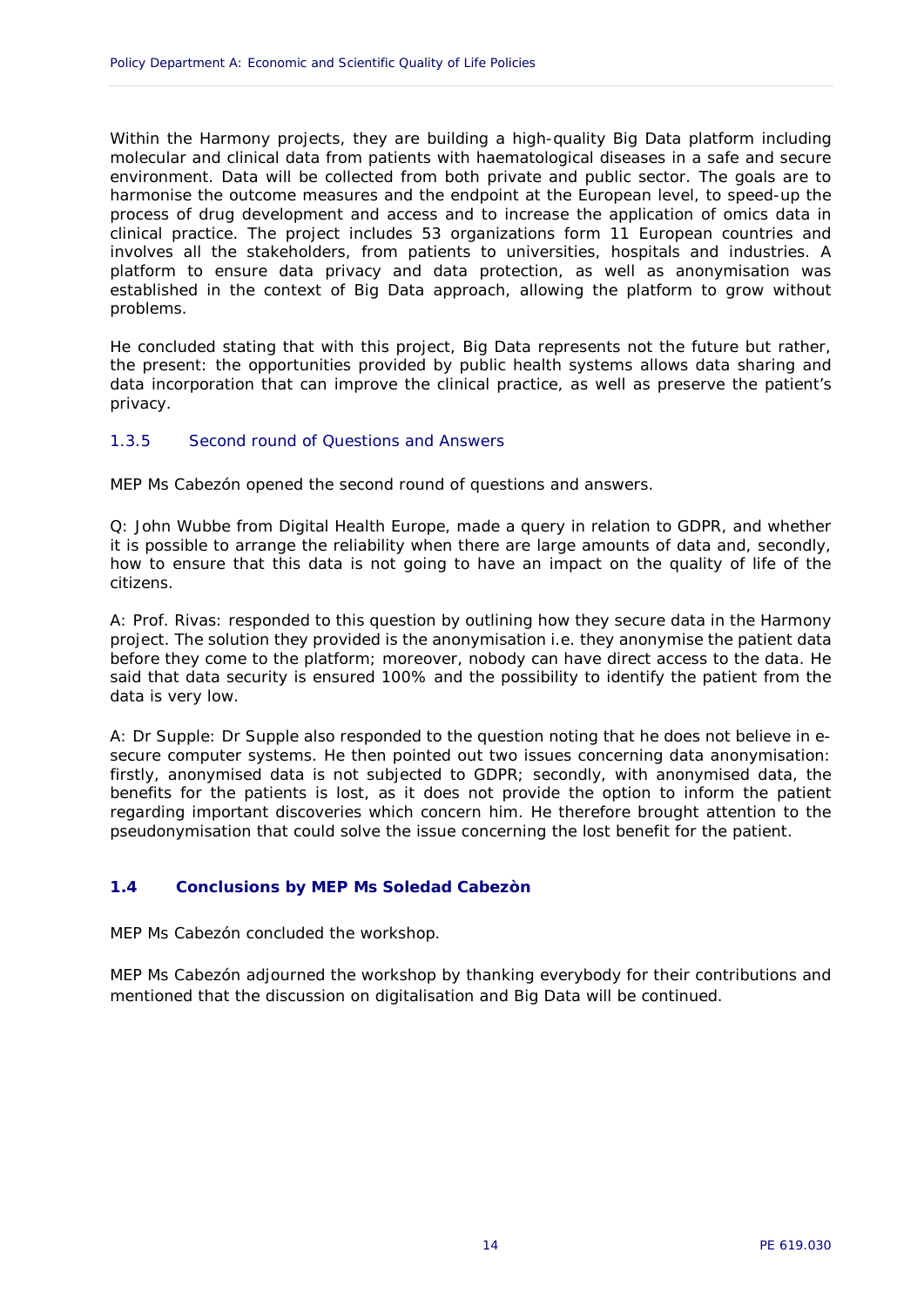## <span id="page-16-0"></span>**ANNEX I: PROGRAMME**



#### **Organised by the Policy Department A Economic & Scientific Policy for the Committee on the Environment, Public Health and Food Safety (ENVI) Working Group Health**

**Workshop**

#### **Digitalisation and Big Data: Implications for the health sector**

## **Tuesday 19 June 2018 from 10.00 to 12.00 European Parliament, Room A3G3 Altiero Spinelli Building, Brussels**

## **AGENDA**

#### **Co-Chairs: Ms Soledad CABEZÓN RUIZ (MEP) and Mr Alojz PETERLE (MEP)**

- **10:00 – 10:10** Opening and welcome by the co-chairs Ms Soledad CABEZÓN RUIZ (MEP) and Mr Alojz PETERLE (MEP)
- *Part 1 – The potential use and sources of Big Data in healthcare and their potential challenges*
- **10:10 – 10:15 Short introduction of Panel 1** Prof. Stefania Boccia, Università Cattolica del Sacro Cuore
- **10:15 – 10:25 Presentation on clinical and cultural challenges ahead for the efficient use of Big Data in healthcare**  Prof. Tito Poli, Maxillofacial Surgery Unit, Università degli Studi di Parma – Azienda Ospedaliero Universitaria di Parma, Parma, Italy
- **10:25 – 10:35 Presentation on technical challenges related to the management of electronic health records** Dr Albert Mercadal Playà, Head of EMEIA Big Data and Analytics Center of Excellence, Fujitsu, Madrid, Spain
- **10:35 – 10.45 Presentation European Health Care Systems and the potential for Big Data** Dr Lydia Makaroff, Director of the European Cancer Patient Coalition
- **10:45 – 11:00** Questions & Answers Panel 1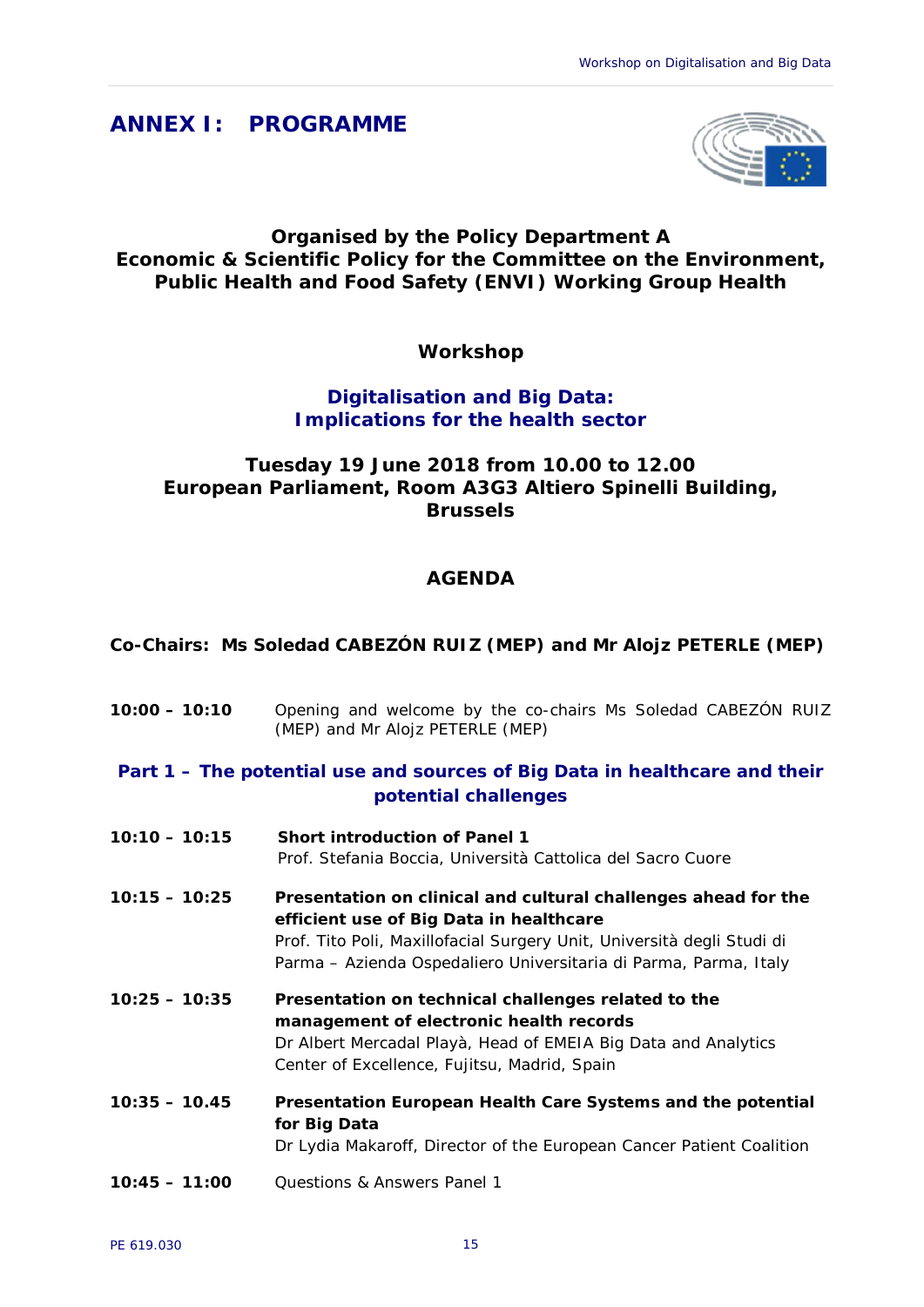#### *Panel 2 – Digitalisation and Big Data in practice: management of legal aspects, training and multidisciplinary partnerships*

| 11:00 - 11:05   | Short introduction of the Panel 2<br>Prof. Stefania Boccia, Università Cattolica del Sacro Cuore                                                                                                                                  |
|-----------------|-----------------------------------------------------------------------------------------------------------------------------------------------------------------------------------------------------------------------------------|
| $11:05 - 11:15$ | Presentation on legal and regulatory aspects, including privacy<br>protection and data sharing policies<br>Dr David Supple, Expert in GDPR compliance Zissou Projects Itd,<br>London, United Kingdom                              |
| $11:15 - 11:25$ | Presentation on training and education<br>Dr. Levente Kiss, Senior assistant professor, Institute of Physiology,<br>Semmelweis University of Medicine, Budapest, Hungary                                                          |
| $11:25 - 11:35$ | Presentation on digitalisation in health care and sources of Big<br>Data: a multidisciplinary partnership<br>Prof. Jesús M Hernández Rivas, HARMONY Alliance Coordinator,<br>Institute of Biomedical Research of Salamanca, Spain |
| $11:35 - 11:50$ | Questions & Answers session Panel 2                                                                                                                                                                                               |
| $11:50 - 12:00$ | Conclusions and closing by the co-chairs Ms Soledad CABEZÓN RUIZ<br>(MEP) and Mr Alojz PETERLE (MEP)                                                                                                                              |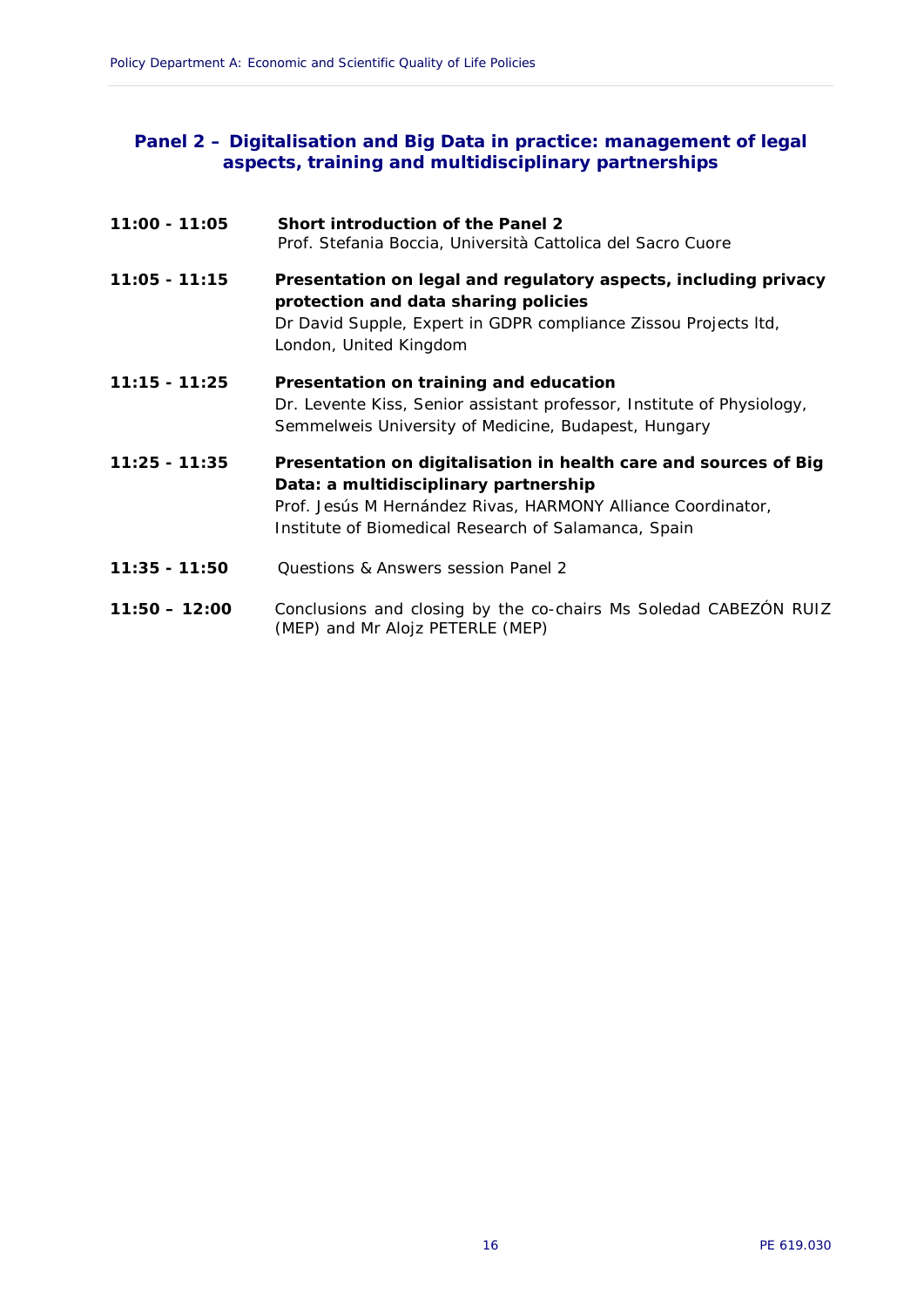## <span id="page-18-0"></span>**ANNEX II: SHORT BIOGRAPHIES OF EXPERTS**

#### **Prof. Tito Poli**

Professor Poli completed his graduation (Medicine and Surgery) and post-degree training (Specialisation Maxillofacial surgery) at the University of Parma. He developed a specific interest for oncological research in the head-neck area and, in particular, in the application of sentinel node biopsy technique in oral carcinomas. Since 2008, his research focused on the identification of prognostic and predictive multifactorial signatures for head and neck cancer and patients' stratification. This research led to the exploitation of advanced computing and new data analytics applied to high-throughput data (Big Data) for "in-silico" modelling aimed at personalised medicine.

The quality of the research carried out to date is attested by the funding of 3 consecutive projects by EU ("Neomark-ICT Enabled Prediction of Cancer Recurrence", FP7; "OraMod- VPH based predictive model for oral cancer reoccurrence in the clinical practice", FP7; "BD2Decide- Big Data and models for personalized Head and Neck Cancer Decision support", Horizon 2020), in which Prof. Poli has held the role of Coordinator.

#### **Dr Albert Mercadal Playà**

Albert is responsible for the Advanced Analytics practice, as well as the Centre of Excellence (CoE) in Advanced Analytics & Big Data (based in Madrid) at FUJISTU for Europe, Middle East, India and Africa (EMEIA) Region. In his role, he leads several projects around Data Science and Big Data technologies for various sectors & markets (incl. healthcare) as well as transforming Fujitsu's existing portfolio.

Prior to joining Fujitsu in 2017, Albert worked as Chief Operating Officer (COO) for the Big Data Spanish Start-up Synergic Partners which was acquired by Telefonica Company in 2015. He has acquired 7 years' experience working in the field of Big Data, Artificial Intelligence and Analytics. Albert holds a BCs and MSc degree in Civil Engineering from the Polytechnic University of Catalonia, a Master Degree in Strategic Project Management from IE Business School and Global Management Program from IESE Business School.

#### **Dr Lydia Makaroff**

Dr Lydia Makaroff is the Director of the European Cancer Patient Coalition. She has over ten years' international experience in non-communicable disease research and policy development in academia, the pharmaceutical industry, and the non-profit sector. She conducted medical research during her PhD at the Australian National University and as a senior post-doctoral fellow at the University of Washington.

After working in Global Market Access at a pharmaceutical company, she joined the International Diabetes Federation as their Epidemiology and Public Health Manager. She has experience quantifying the impact of non-communicable diseases, monitoring national governments' commitments to health, providing tools to Member Organisations, writing policy papers, and working with the European Institutions to advocate for change.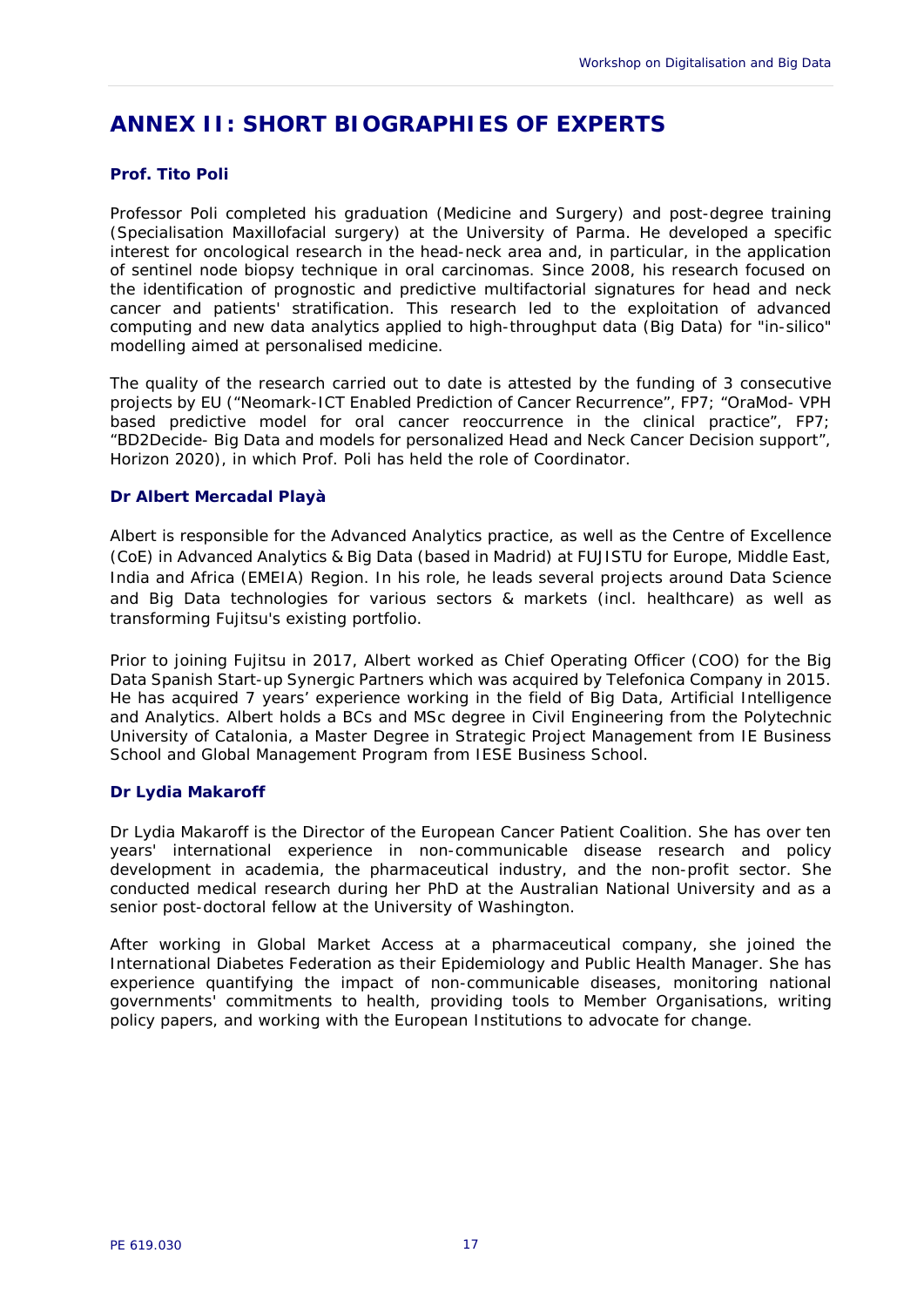#### **Dr David Supple**

Dr David Supple is an independent data privacy and cyber-security subject matter expert, a Board member of the European Association of Systems Medicine (EASyM) and a Scientific Advisory Board member for ERACoSysMed.

Dr David Supple predominantly works with global financial services companies in areas of evolving risks across IT, Information, Privacy, Cyber and Resilience. David has recently delivered a programme in order to meet the requirements of GDPR for a major transatlantic banking services organisation. His notable appointments also include the Financial Services Compensation Scheme (FSCS) where he was employed as Director of Information Management, Information Security (CISO) and the Data Protection Officer (DPO)

In addition to being a Board member of EASyM for three years, David was the Chair of patients for U-BIOPRED for 6 years, as well as being involved in a wider range of health charity and research initiatives. A speaker at multiple congresses of the European Respiratory Society, David has also just joined the steering committee leading an NIHR funded research project on implementing supported asthma self-management in routine clinical care. David has also been a long-term judge in the PENNA UK Patient Experience Awards.

#### **Dr. Levente Kiss**

Levente Kiss is a senior assistant professor at the Department of Physiology at Semmelweis University, Budapest, Hungary. His research interests are mainly focused around the role of gasotransmitters in cardiovascular physiology and pathophysiology with particular attention to hydrogen sulfide. His work has received approx. 1300 citations with an h index of 13. Along with research activities he has a keen interest in improving medical education at Semmelwes and in Hungary. He has been involved in teaching physiology to Hungarian and foreign medical, dental and pharmacy students since 2004 and he is a member of the Hungarian Society of Medical Education and Health Science since 2011. Aside of his duties at the Department of Physiology, he is the appointed director of the Teaching Centre of Semmelweis University.

#### **Prof. Jesús M Hernández Rivas**

Professor Jesús María Hernández Rivas is Full Professor in the Department of Medicine of the University of Salamanca and senior staff member of the Dept. of Haematology at the University Hospital in Salamanca. He leads the Research group of Molecular Cytogenetics at the Instituto de Estudios de Ciencias de la Salud de Castilla y León- Instituto de Investigación Biomédica de Salamanca (IECSCYL-IBSAL). Moreover, he heads the Molecular Cytogenetics Unit (MCU) at the Cancer Research Centre (University of Salamanca). MCU is a facility devoted to the molecular cytogenetics and next generation sequencing of cancer patients. More than 100 hospitals in Spain, and occasionally others from the EU, have used the MCU services. He is currently the project coordinator of the HARMONY project, a large IMI2 funded project, which aims to facilitate the use of diverse data sources to deliver results that reflect health outcomes of treatments that are meaningful for patients, clinicians, regulators, researchers, healthcare decision-makers, and others.